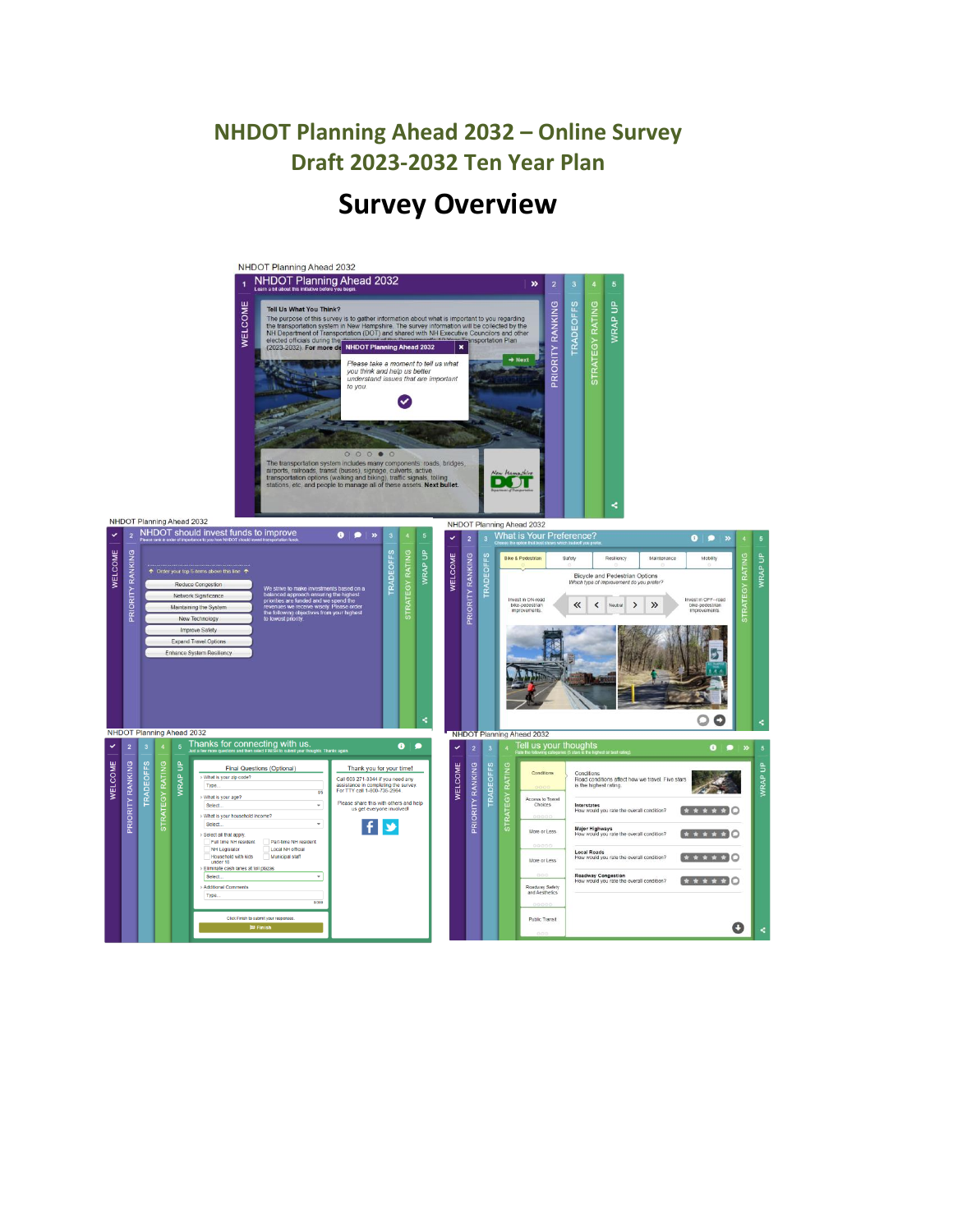# **Priority Ranking**



- The above results represent responses to the ranking of NHDOT policy approaches regarding the state's approach to investing in the transportation system.
- Expanding travel options (bicycle, pedestrian, transit, rail and electric vehicle infrastructure availability) was consistently ranked at the top of the 5 categories.
- Expanding travel options was closely followed by improving safety and maintaining the system.
- Reducing congestion and implementing the use of new technologies on the system were ranked fourth and fifth.
- The survey results reflect support for NHDOT's current transportation investment priorities.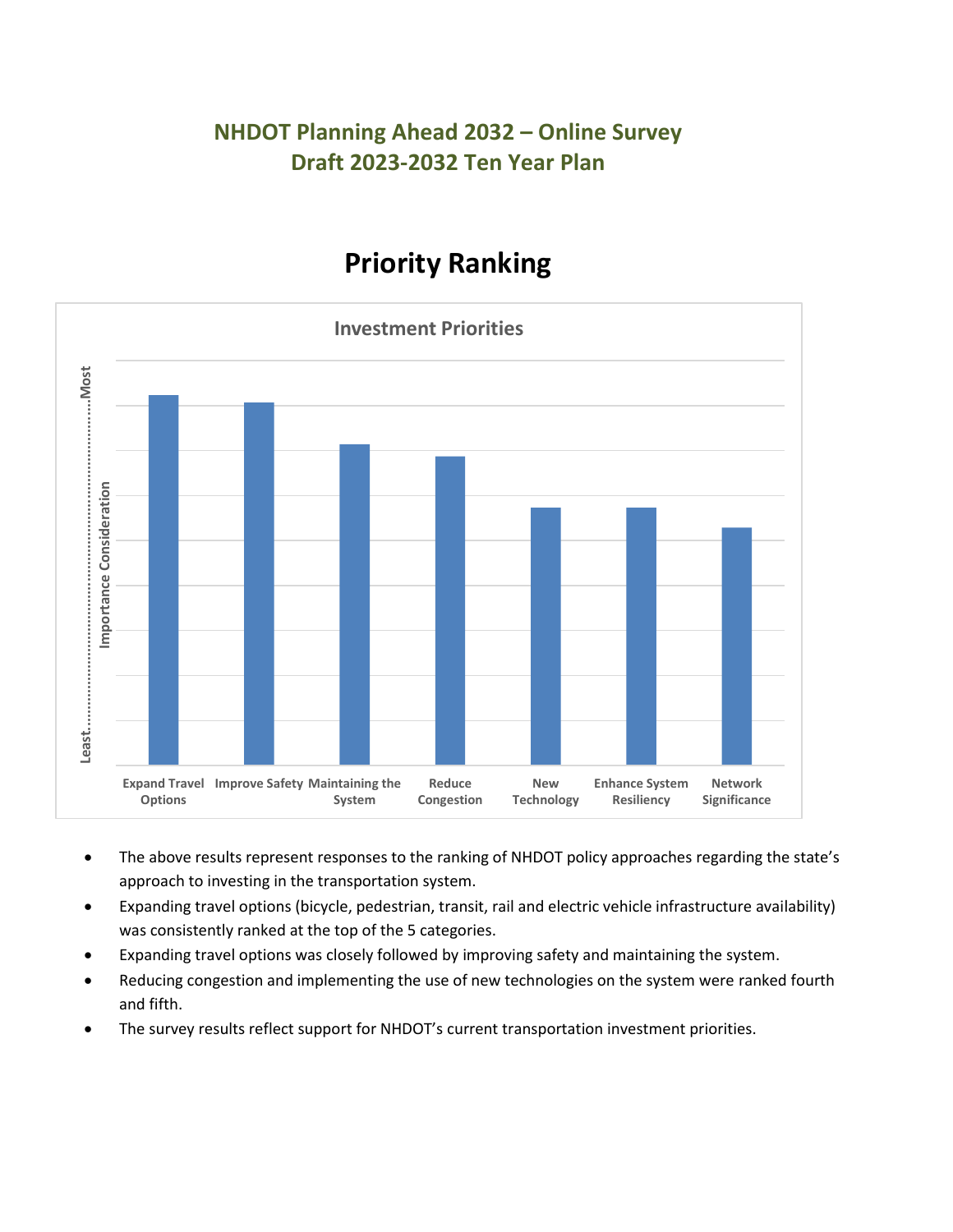

#### **TRADE OFFS**

- Respondents were asked to indicate their investment preference regarding the manner that NHDOT engages in congestion improvement efforts.
- 60% of respondents indicated a desire to engage in multiple smaller/incremental improvements in trouble spots around the state.
- 33% of respondents indicated a preference for fewer more impactful projects.
- 7% indicated no specific preference.
- The preferences expressed in these results does follow NHDOTs existing investment approach to be strategic in addressing congestion issues.
- This also represents a significant shift to more support identified for this approach vs. the 'near even' responses in the last Ten Year Plan public involvement survey.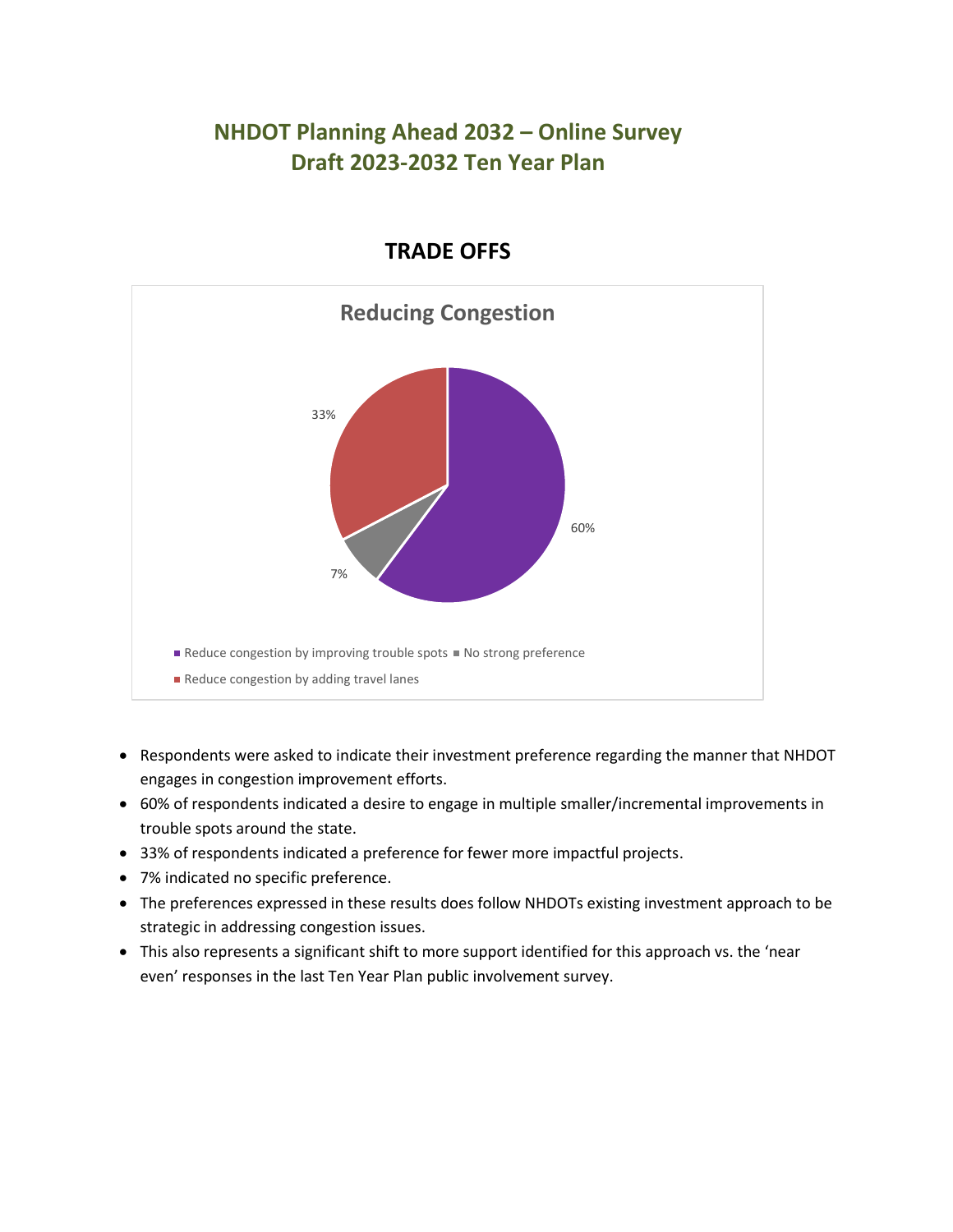

- Respondents were asked to provide feedback regarding NHDOT's approach to overall pavement management.
- 56% of respondents supported NHDOT's current practice of 'keeping good roads good' as in paving more miles of good to fair roadways to keep them in fair condition.
- 29% of respondents expressed a preference for an approach that focuses on fewer, more involved roadway reconstruction projects, the 'worst, first' type of approach currently not supported in the TYP investment strategies.
- 15% of respondents had no clear opinion.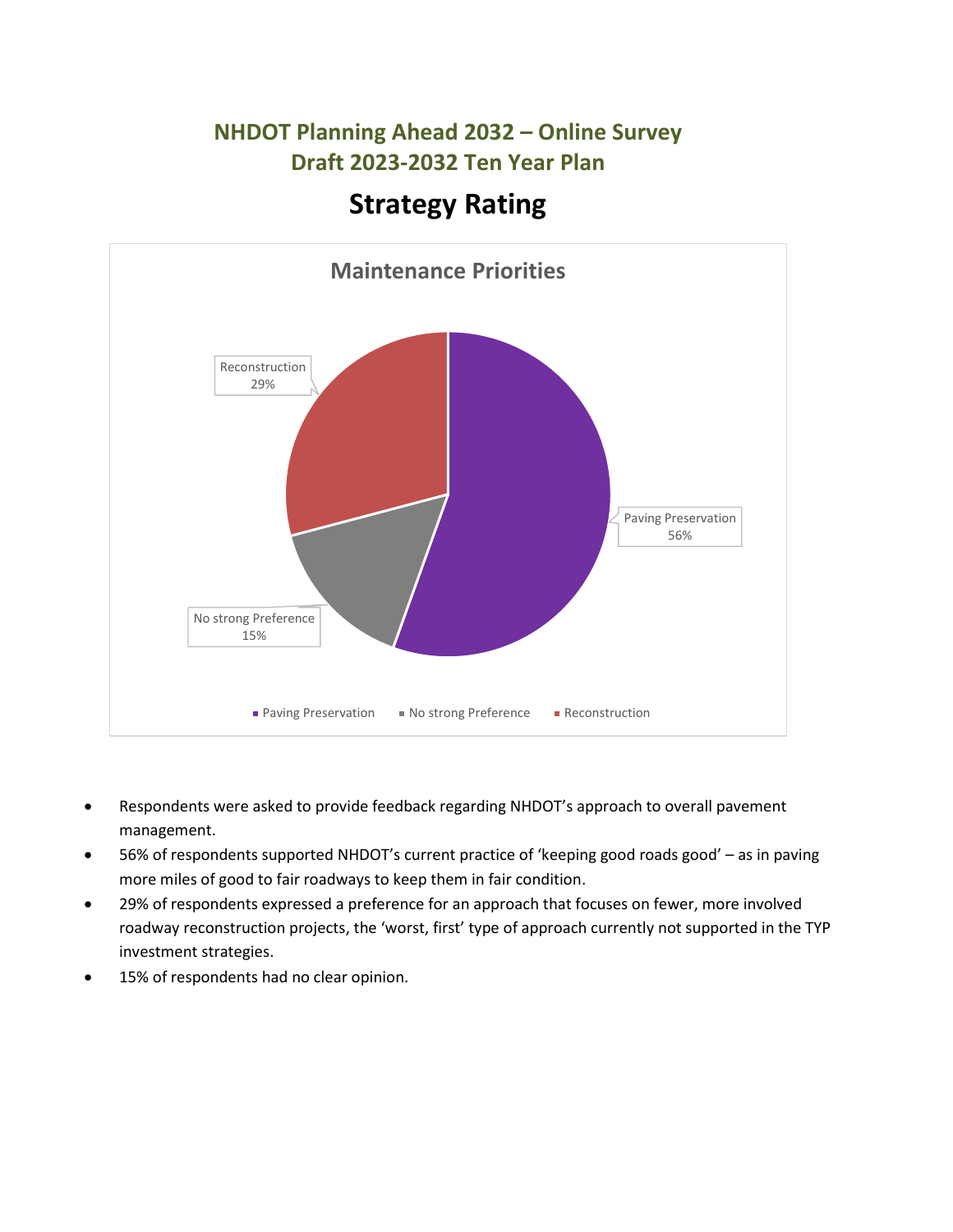

- Respondents were asked to provide input into whether NHDOT investments in bicycle and pedestrian infrastructure should be focused on on-road facilities (along existing transportation corridors) or on offroad (separated from vehicular traffic) facilities.
- 58% of respondents identified a preference for increased off-road facilities in NH.
- 33% expressed support for on-road facilities investment.
- 9% had no strong preference for either option.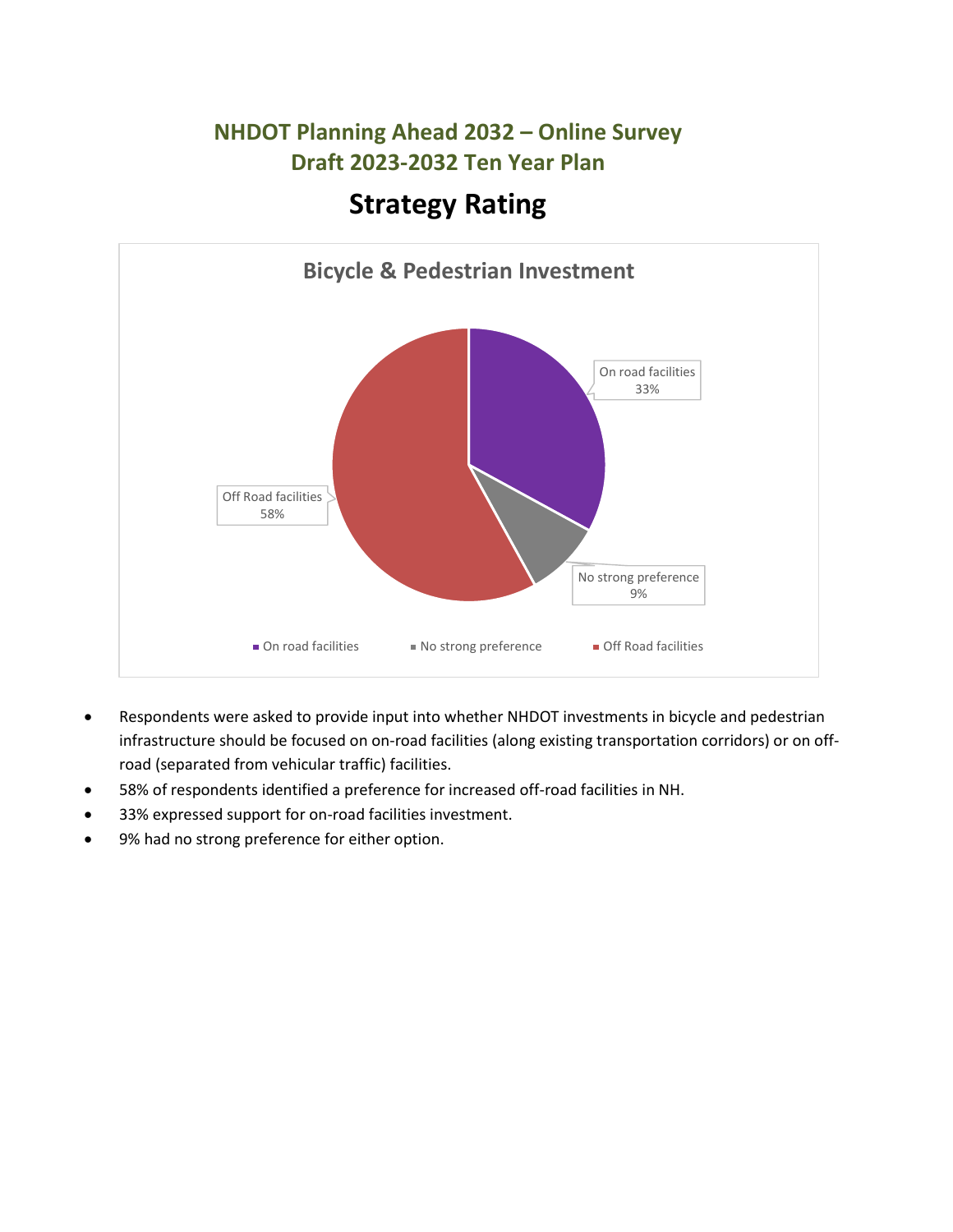

- Respondents were asked to identify support for improving the NH transportation system's resilience to unexpected events that impede the function of the network (extreme weather events, emergencies, other).
- 41% identified a preference to distribute many smaller scale projects in areas around the state.
- 40% noted a preference to focus on larger scale/larger cost efforts to improve fewer, more impactful projects.
- 19% expressed no clear preference for either choice.
- The above results represent a change in public comments regarding this issue with the prior Ten Year Plan responses noting a clearer preference for smaller scale distribution of projects around the state.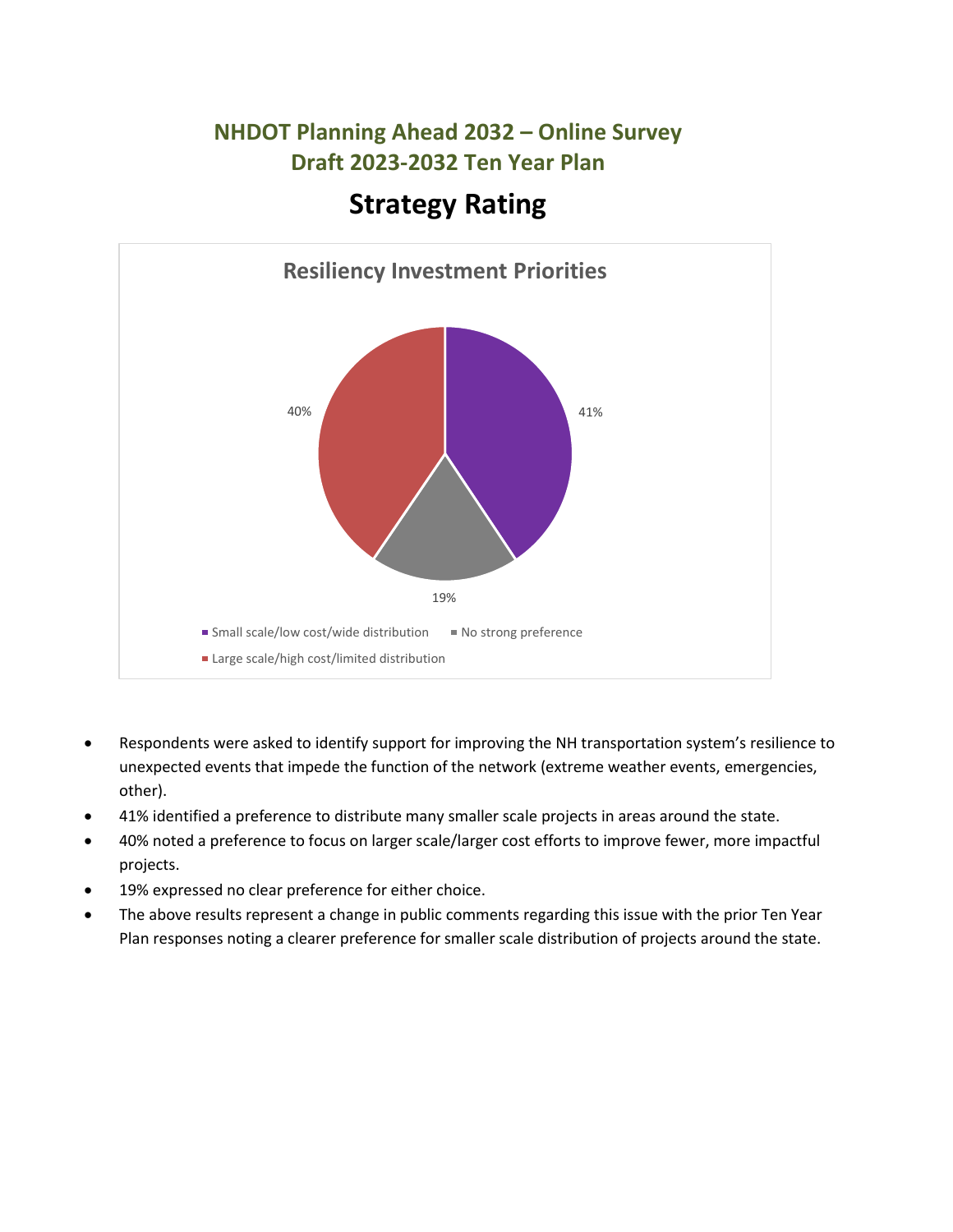

- Respondents were asked to provide feedback on the types of safety projects NHDOT should focus on with Ten Year Plan project funding.
- 65% of respondents identified investments in fewer, larger scale projects (such as intersections) as the priority.
- 21% identified a preference for more smaller-scale 'signs-and-lines' type projects scattered throughout the state.
- 14% of respondents did not have a clear preference for either option.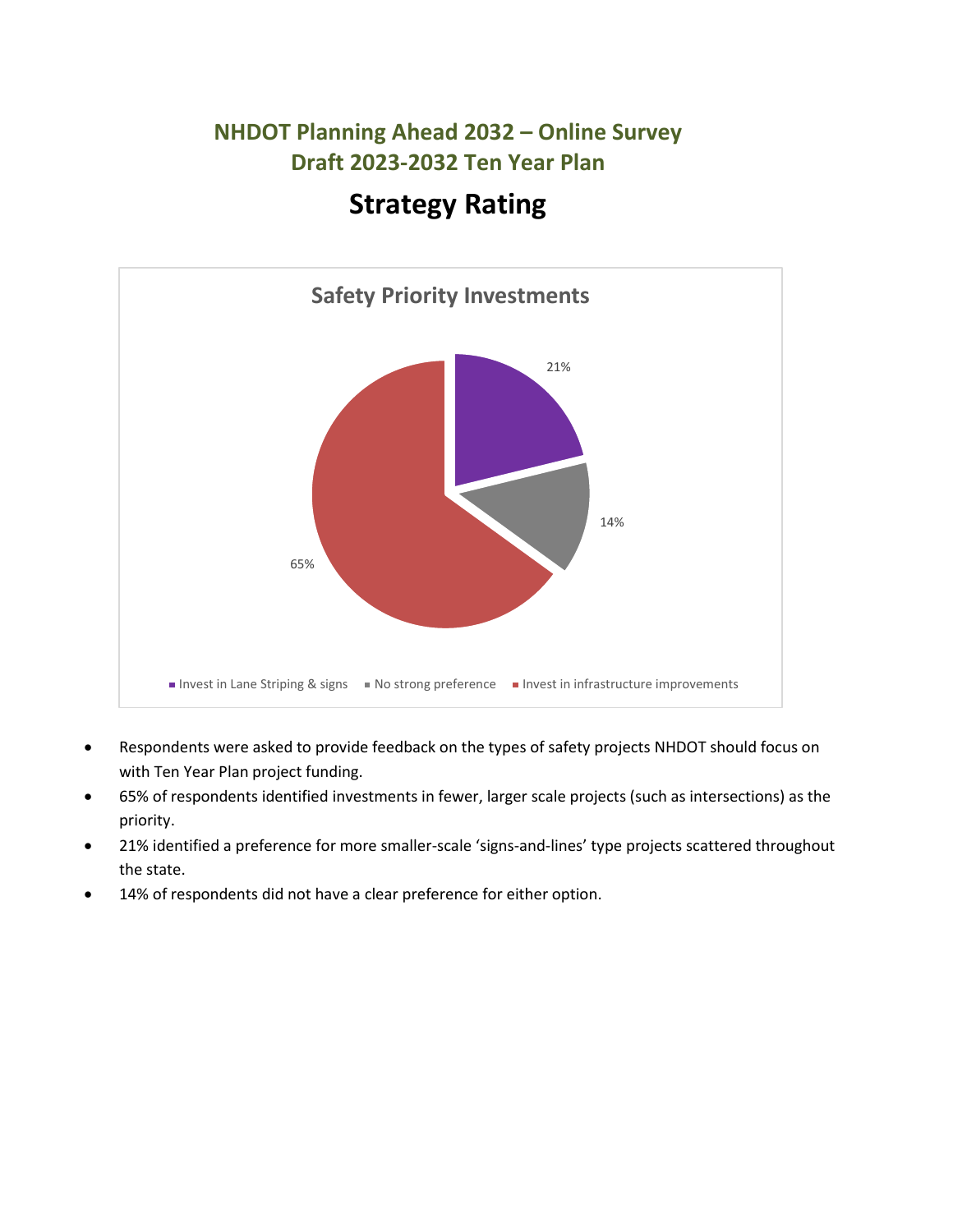

- Respondents were asked to rate the perceived condition of the state's roadway network by selecting a number of stars (1-5; 1 being the lowest; 5 the highest).
- Responses indicate that Interstates are in the best condition, followed by Major Highways and then local roads.
- These responses indicate that NHDOTs tier investment policy is resulting in the expected outcomes.
- Respondents were also asked to rate the perceived safety conditions of the state's transportation network, which they identified as 'good'.
- Participants were also asked to rate the level of congestion on the states network, which was identified as 'fair' to 'good' – an improvement over the last Ten Year Plan survey responses.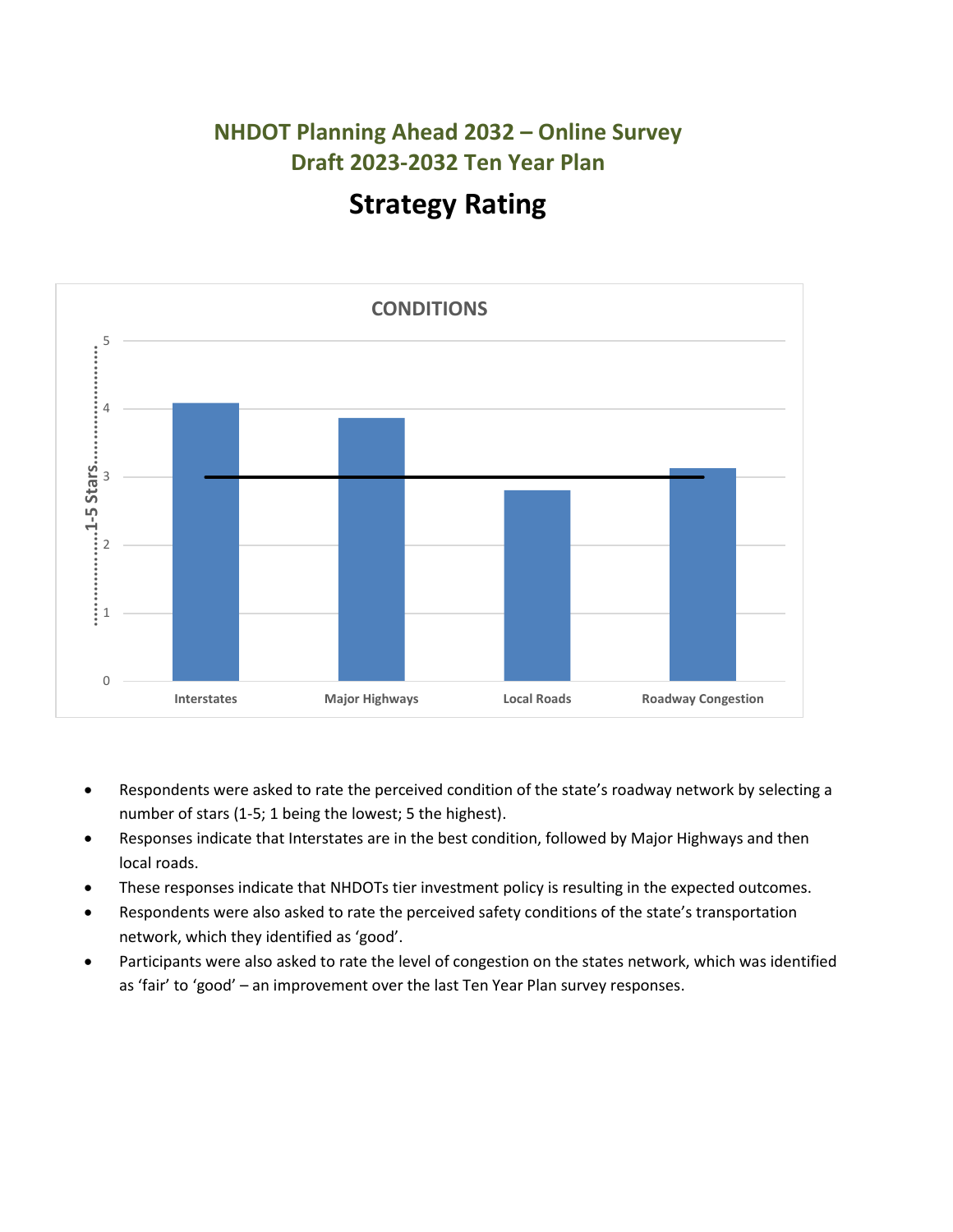

- Survey participants were asked about their thoughts on the condition of NH's roadway signs and aesthetics – via the same 1-5-star rating system as previous questions.
- Responses indicate that respondents find all evaluated attributes are above average (greater than 3 stars).
- This indicates that NHDOT is perceived to be performing well overall regarding the condition of signs, lines, guardrail and scenery.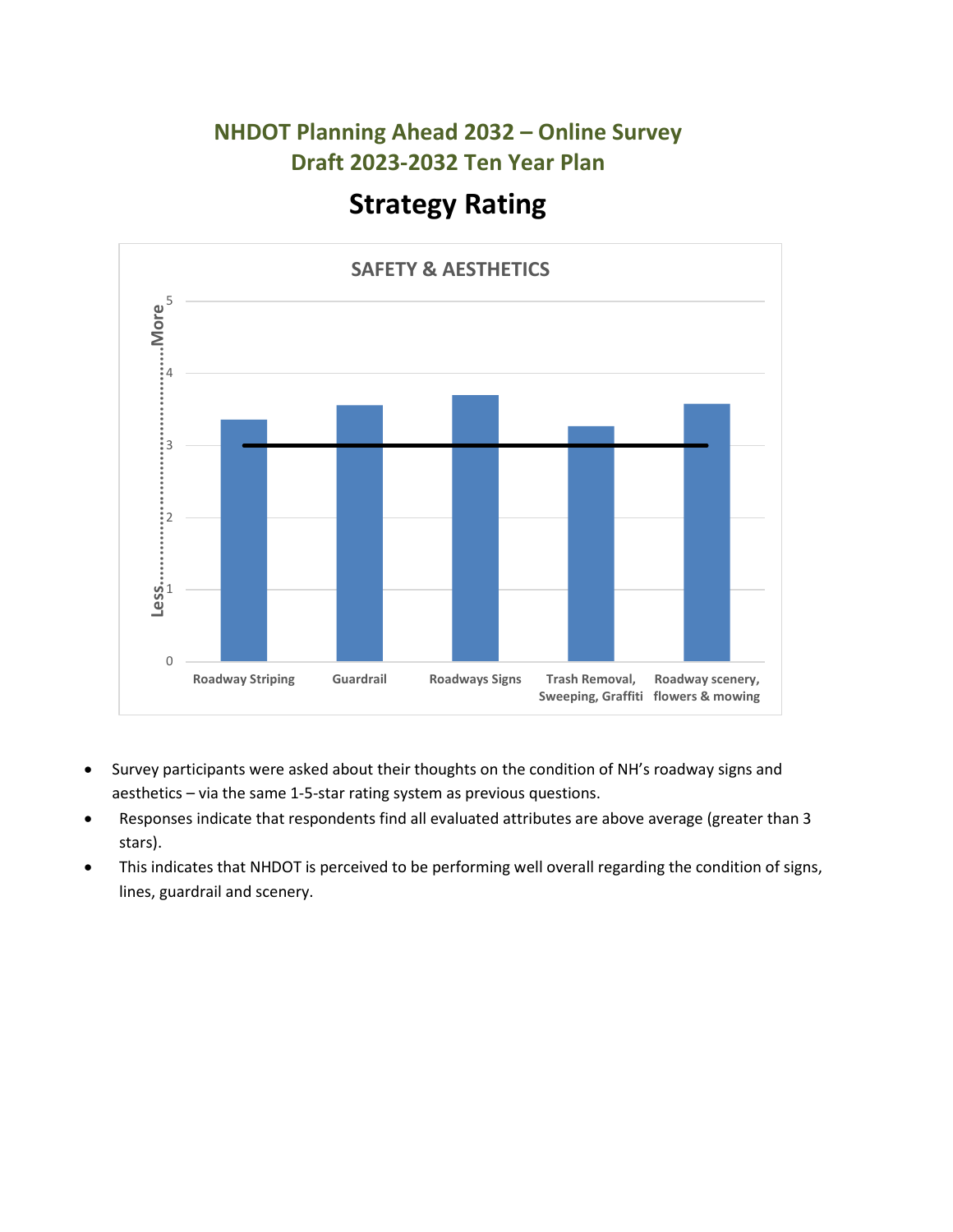

- The chart above reflects survey respondents' responses to rating access and accommodations to alternative modes of transportation – specifically bicycle, pedestrian and public transportation.
- Survey responses indicate a fair-to-poor evaluation of conditions.
- These responses are reflective of the level of state investment in these modes of transportation, as well as the limited federal funding provided for these modes.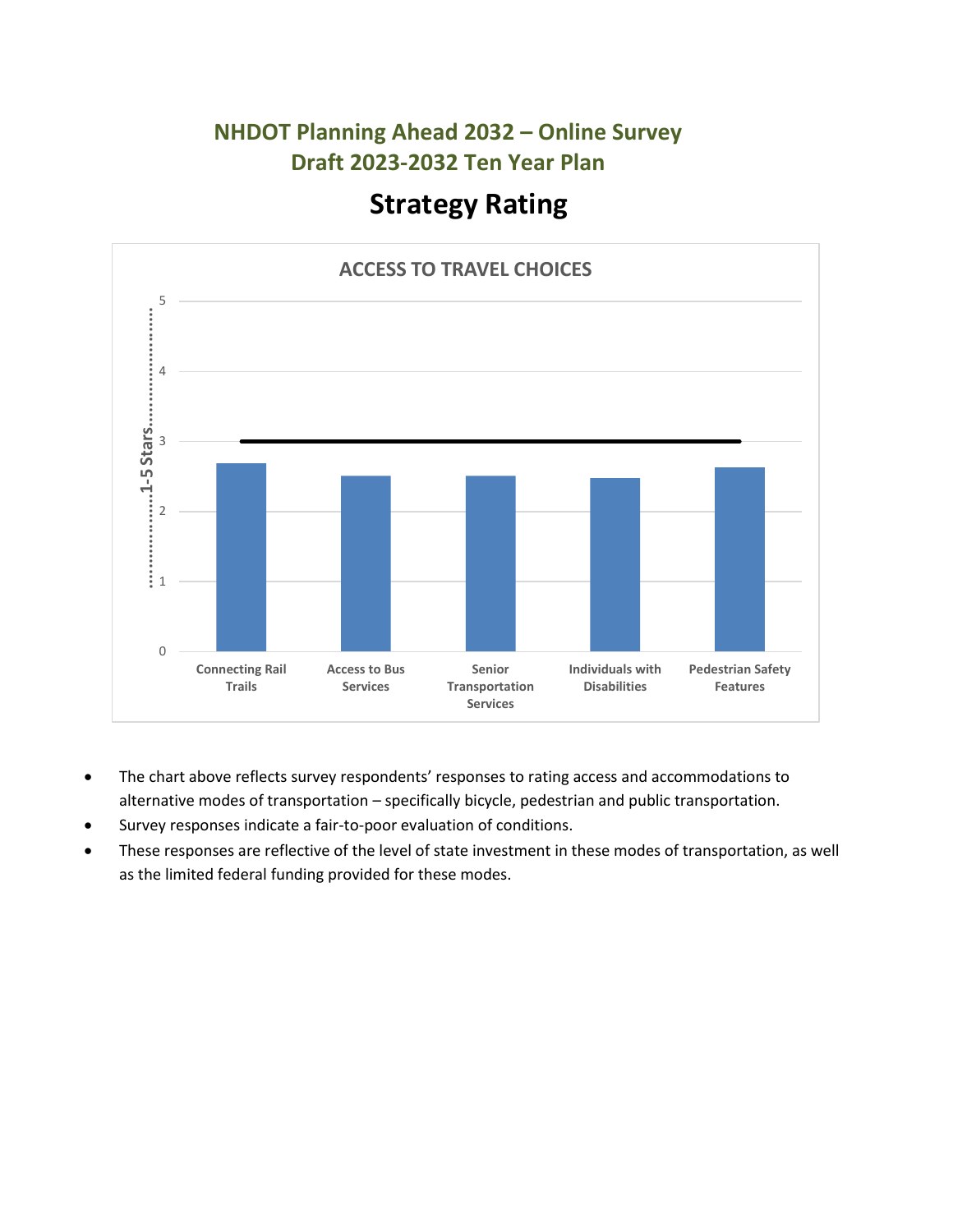

- Survey participants were also asked to provide feedback as to what types of services the public would like to see more or less of.
- Survey responses indicated that NHDOTs current approach to implementing safety improvements like rumble strips, variable message boards and roundabouts were appropriate as currently implemented.
- Survey results also reveal that the respondents support alternative modes of transportation in NH, like bike/ped, public transit and rail service.
- Respondents identified a desire for more alternative modes of transportation.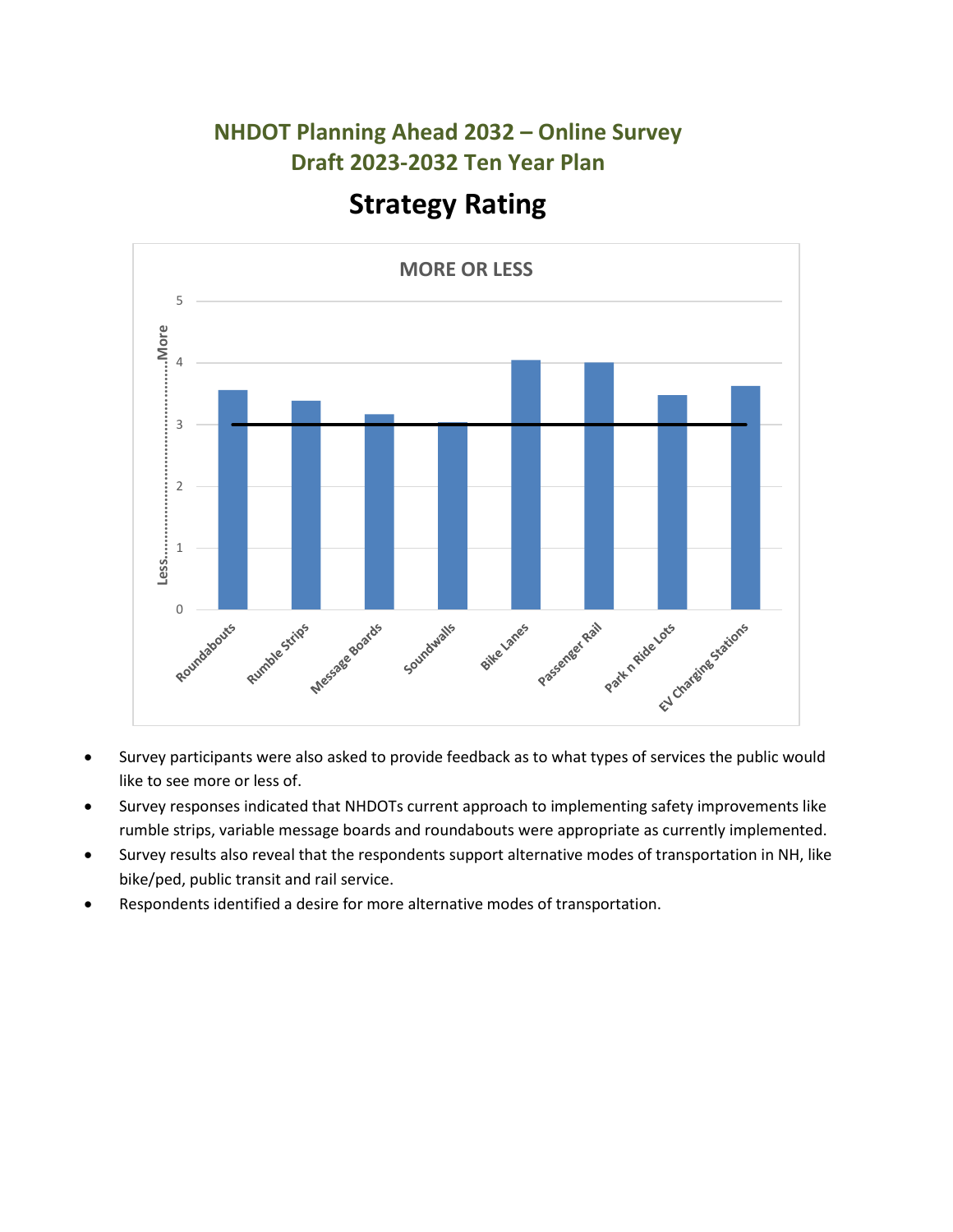# **Demographics**

# **Age of Survey Respondents**



- The NHDOT received 766 responses to our online survey
- As noted above, respondents trended towards the 35-64 age range.
- Responses indicate a potential need for more outreach to the younger/older aged population of the state going forward.